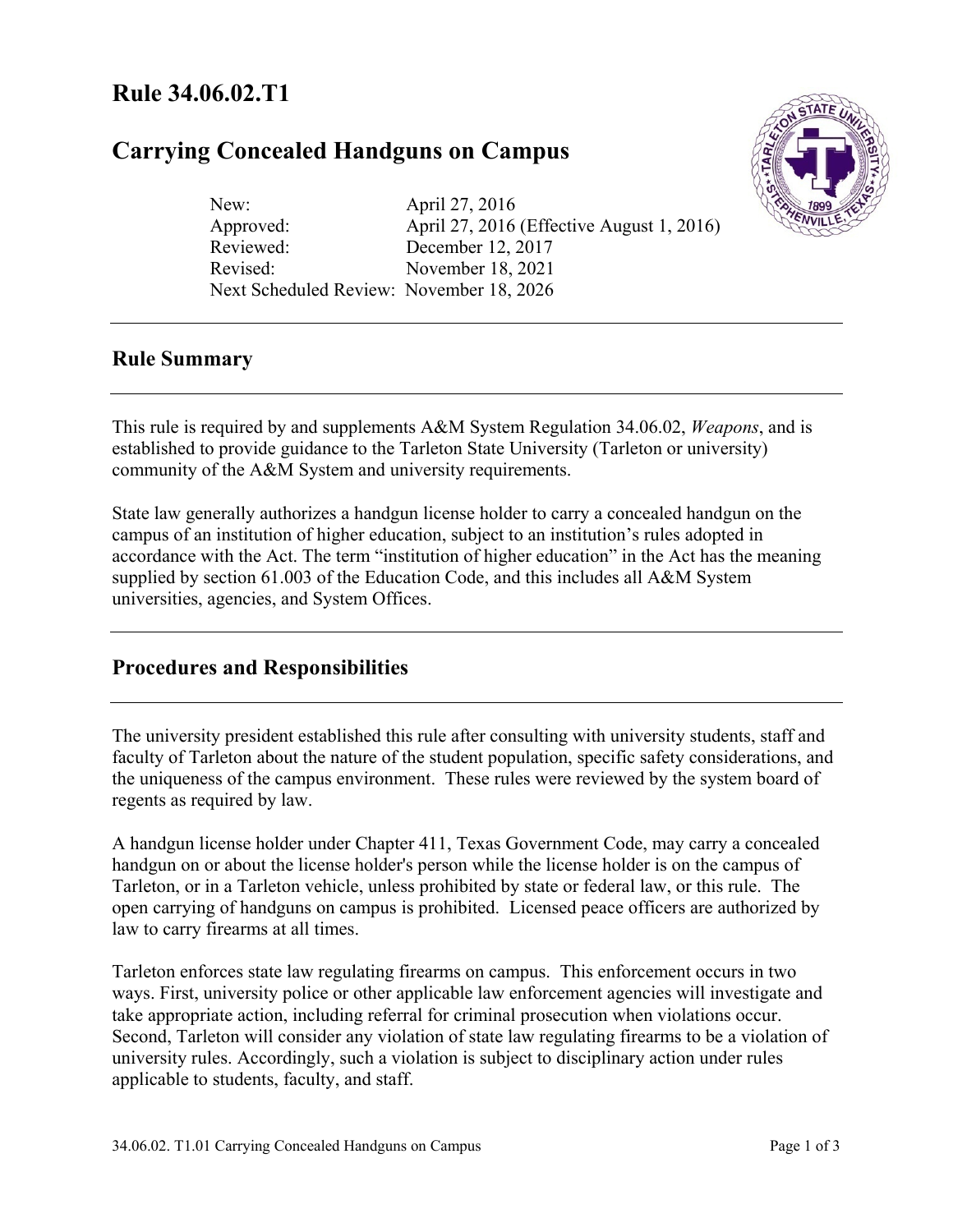- 1. Storage of Handguns in Residential Facilities
	- A. This section applies to dormitories or other residential facilities located on campus that are: (1) owned and operated by Tarleton; or (2) leased and operated by Tarleton.
	- B. Any resident of campus housing who is a handgun license holder must store their handgun in a manner complying with Residence Life rules.
- 2. Rules Applicable to Carrying a Concealed Handgun on Campus
	- A. State Law Prohibitions A license holder is responsible for complying with the applicable state law prohibitions. See Appendix.
	- B. Federal Law Prohibitions A license holder is responsible for complying with the applicable federal law prohibitions.
	- C. Other Prohibited Campus Premises A license holder is also prohibited from carrying a concealed handgun on the following campus premises:
		- 1) The Child Development Center and the exterior playground (when operational);
		- 2) The Student Counseling Center;
		- 3) The Student Health Center;
		- 4) On the premises of an interscholastic event, or a collegiate or professional sporting event;
		- 5) Specific premise(s) in which formal hearings are being conducted pursuant to university rules for faculty and staff disciplinary hearings, student conduct proceedings, and academic grievances; and
		- 6) Any premises where the university, as directed or approved by the president as necessary for campus safety, gives effective notice on a temporary basis pursuant to Section 30.06, Penal Code. For this rule, the phrase "owner of the property" in Section 30.06(b) means the president of the university. No university employee is "someone with apparent authority to act for the owner" for purposes of 30.06(b). All notices under 30.06 will be institutional notice, conform to Penal Code Section 46.03 and apply equally to all license holders.
- 3. At all premises where concealed carry is prohibited, the university must give effective notice under Section 30.06, Penal Code.

#### **Related Statutes, Policies, or Requirements**

## [Tex. Penal Code § 46.01](https://statutes.capitol.texas.gov/docs/pe/htm/pe.46.htm)

34.06.02. T1.01 Carrying Concealed Handguns on Campus Page 2 of 3